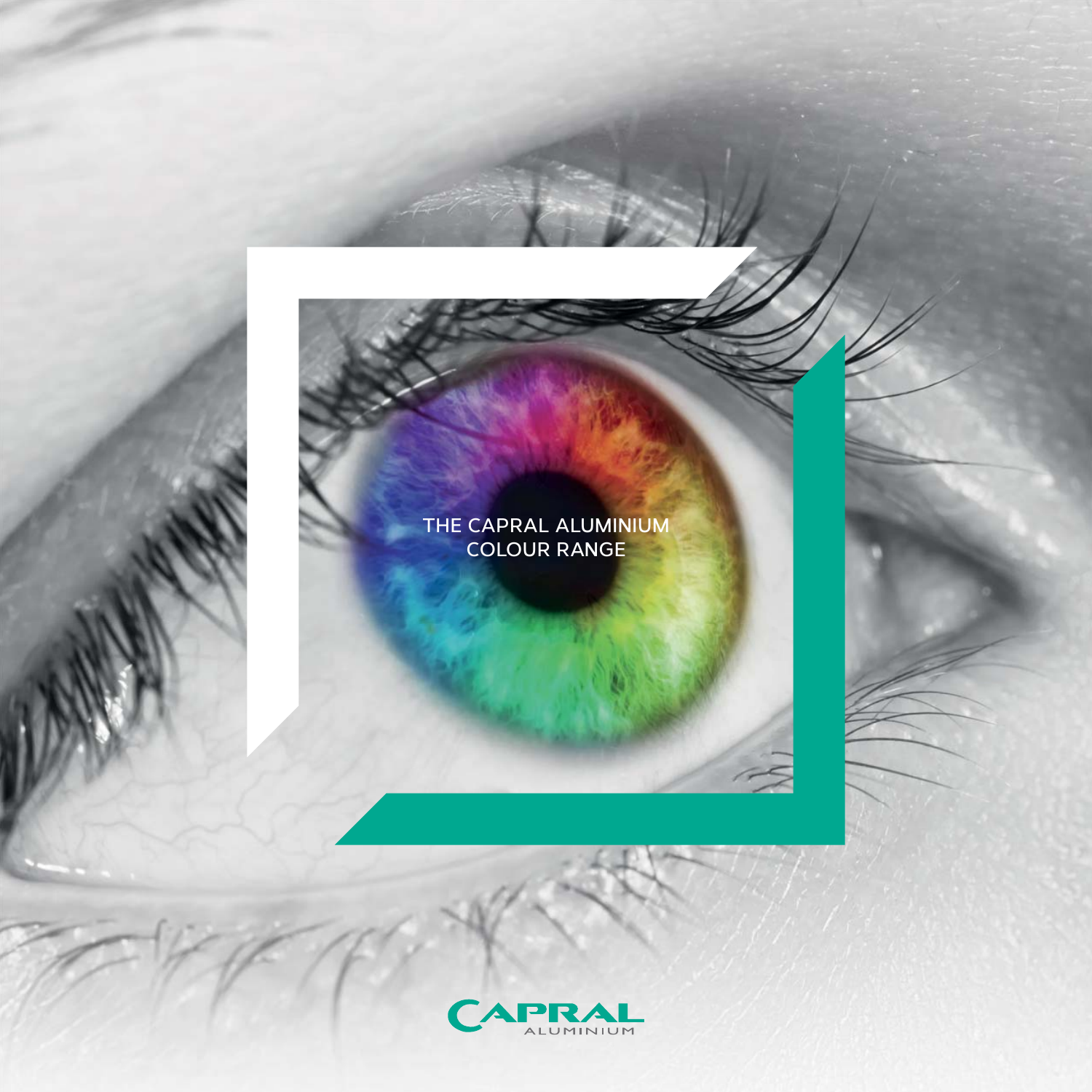### **GROUP 1**

| White Pearl Gloss<br>GA078A (PW)        | White Birch Gloss<br>GA057A (WB5)               | Snow Dust Matt Vivica<br>GA228A (WL)      | Surfmist Matt Excel<br>GA236A (BO)   | Primrose Gloss<br>GD037A (PR)        | Magnolia Gloss<br>GD025A (MA)               |
|-----------------------------------------|-------------------------------------------------|-------------------------------------------|--------------------------------------|--------------------------------------|---------------------------------------------|
|                                         |                                                 |                                           |                                      |                                      |                                             |
| Stone Beige Matt<br>GD247A (SB)         | Doeskin Satin<br>GD188A (DS)                    | Paperbark Satin Excel<br>GU114A (BB3)     | Dune Satin Excel<br>GP152A (AA4)     | Jasper Satin Excel<br>GT114A (CC4)   | Hamersley Brown Satin<br><b>GM100A</b> (HB) |
|                                         |                                                 |                                           |                                      |                                      |                                             |
| Anodic Silver Grey Matt<br>GL237A (SI)  | Apo Grey Satin<br>GL107A (AG)                   | Ultra Silver Gloss Vivica<br>GY070A (US)  | Anodic Natural Matt<br>GY235A (AM)   | Notre Dame Gloss<br>GL040A (ND)      | Storm Front Matt Vivica<br>GL249A (SM)      |
|                                         |                                                 |                                           |                                      |                                      |                                             |
| Woodland Grey Matt Excel<br>GL205A (SG) | Metallic Lustre Matt<br>GW215A (ML)             | Monument Matt Excel<br>GL229A (NN9)       | Monument Satin Excel<br>GP129A (AB1) | Anodic Dark Grey Matt<br>GL213A (GR) | <b>Black Satin</b><br><b>GN150A (BS)</b>    |
|                                         |                                                 |                                           |                                      |                                      |                                             |
| Black Textura<br>GN305A (EE6)           | <b>Black Custom Matt</b><br><b>GN248A (CUB)</b> | Black Custom Matt Low Mar<br>GN279A (WW3) |                                      |                                      |                                             |

Cost and availability of finishes vary. Contact your local Capral fabricator for more information.

Colours displayed on this colour card are a guide only and have been matched as close as possible to Interpon production standards under daylight conditions. Due to the nature of the printing process, some degree of colour and gloss level variation may occur. Where more than one finish is available product colour may vary. We recommend that you use production line prepared samples for final colour selection or approval.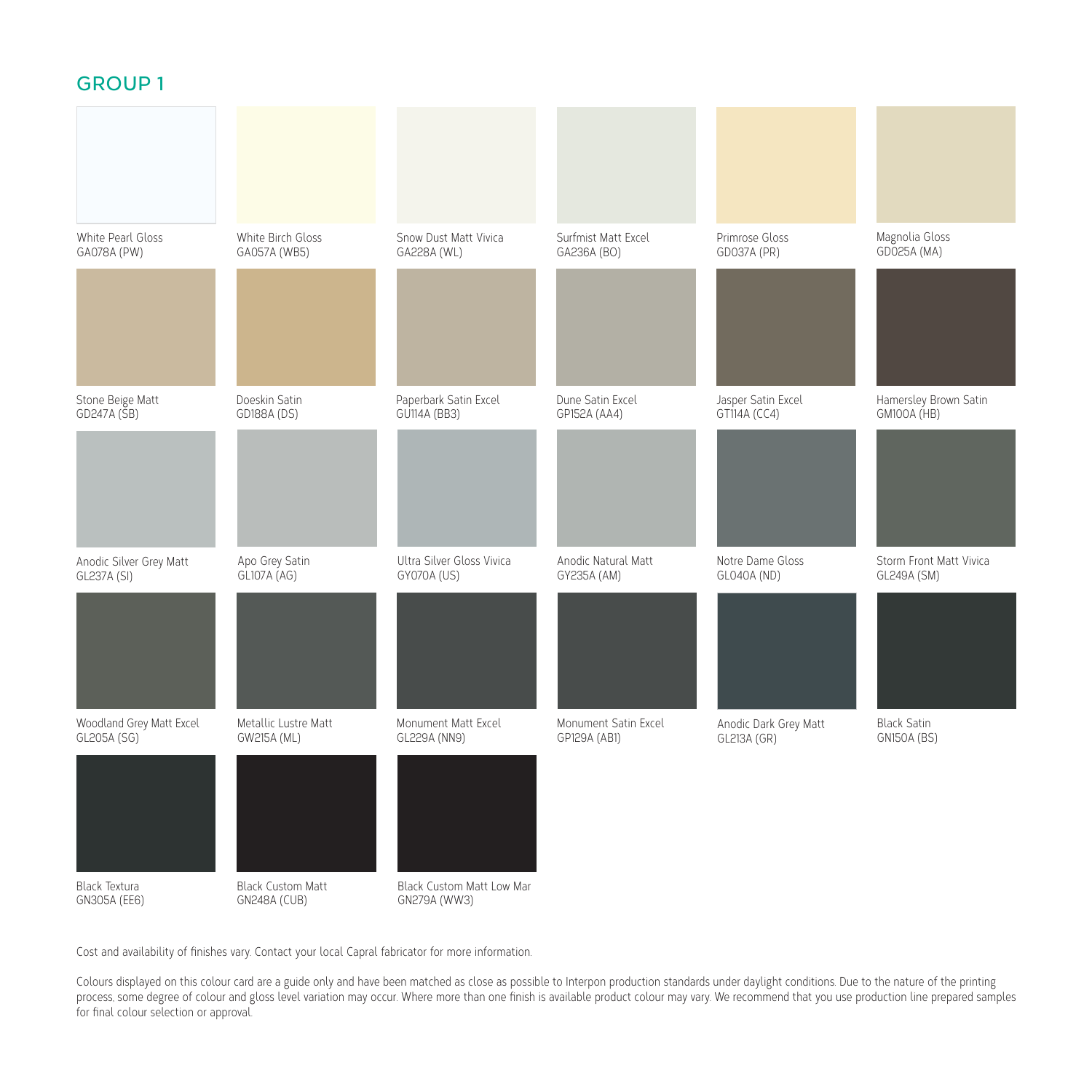### **GROUP 2**



### **GROUP 4**



26088362 (B1)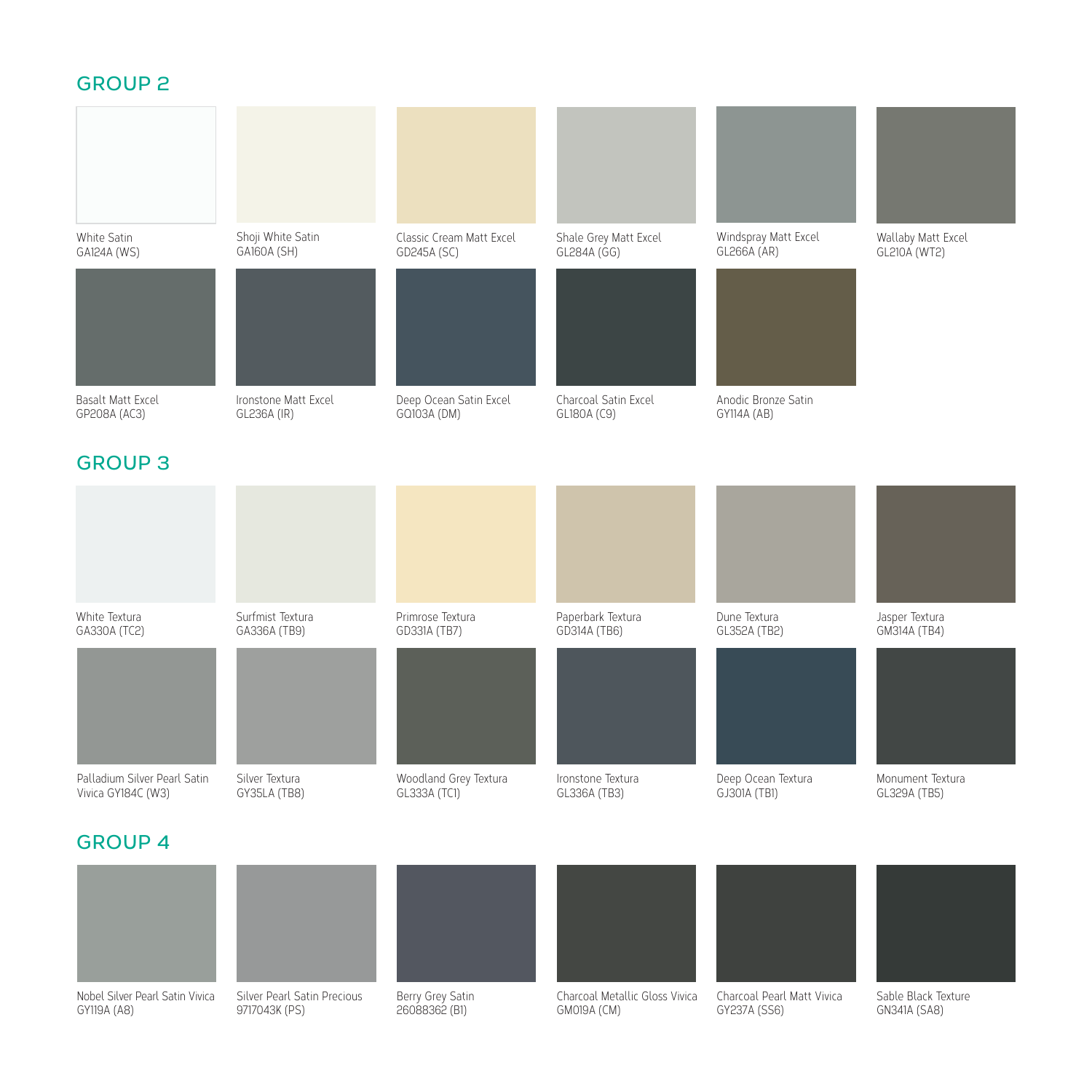### **GROUP 5 WARRANTY FINISHES**





Dark Bronze Flat Electro 9068184K (VR3)

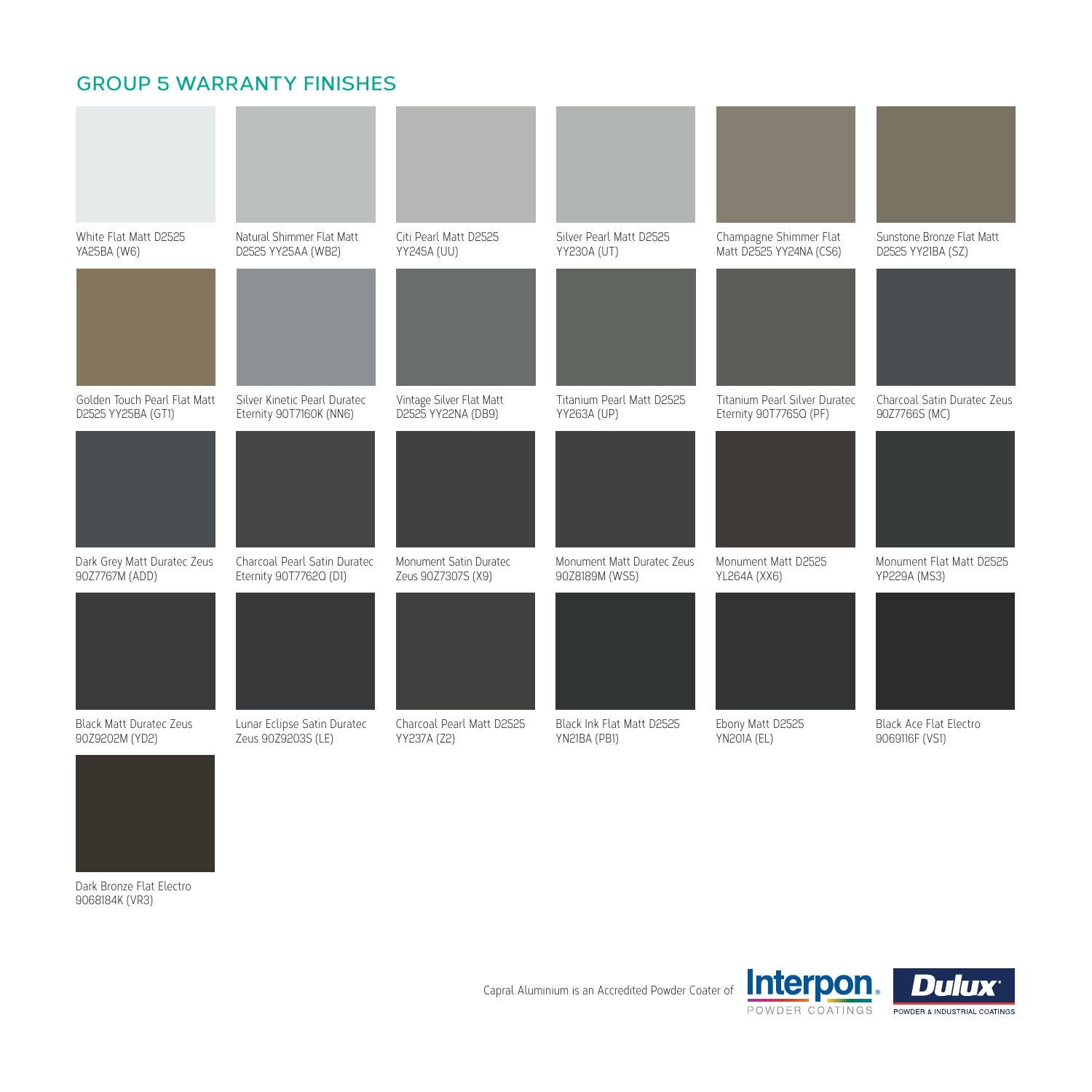# **CARING FOR YOUR CAPRAL ALUMINIUM FINISHES**

Caring for the finish of your Capral Aluminium product correctly should greatly enhance its life, appearance and functionality. Below are some tips that should help to extend the life of the finishes on your new product.

Over time with exposure to the elements, powder-coatings may show signs of weathering such as loss of gloss, chalking and slight colour change. A simple regular clean will minimise these effects and remove dirt, grime and other build-ups detrimental to all powder-coating colours.

The frequency of cleaning will depend on many factors:

- the location of your building
- the surrounding environment, e.g. marine, industrial, alkaline or acidic, etc
- the levels of atmospheric pollution including salts
- prevailing winds and the possibility of airborne debris causing erosive wear of the coating
- protection of part or all of the building by other buildings
- change in environmental circumstances during the lifetime of the building, e.g. if rural became industrial.

#### Cleaning

Cleaning should start at the time products are installed, ensuring that construction materials such as concrete, plaster and paint splashes are removed before they have a chance to dry. Failure to remove these materials at this early stage will require the use of aggressive cleaning materials and techniques with potential damage to the powder-coated surface.

The best method of cleaning is by regular washing of the coating using a solution of warm water and non-abrasive, pH neutral detergent solution. Surfaces should be thoroughly rinsed after cleaning to remove all residues. All surfaces should be cleaned using a soft cloth, sponge or a soft natural bristle brush.

The frequency of cleaning will depend on the standard of appearance required and the need to remove deposits that cause damage during prolonged contact. In environments with very high corrosivity levels, such as industrial or marine, the normal frequency of cleaning every 3 months.

Sheltered areas can be more at risk of degradation than in exposed areas. This is because wind-blown salt and other pollutants may adhere to the surface and will not be cleaned away with rainfall. These areas should be inspected on a regular basis and cleaned if necessary. Where the atmosphere is deemed to be non-hazardous, e.g. rural or

'normal' urban environments, then the period between cleaning can be extended up to a maximum of 24 months depending on the coating selection. However, if heavy soiling occurs, more regular cleaning is required.

| Category (AS4312) | Corrosivity Level | Environment Type         | Required Cleaning* |
|-------------------|-------------------|--------------------------|--------------------|
| C1 & C2           | Very Low / Low    | Non-hazardous            | Every 12 months    |
| C3/T              | Medium            | Tropical                 | Every 12 months    |
| C <sub>4</sub>    | High              | Pools / Light industrial | Every 6 months     |
| $C_4$             | High              | Coastal                  | Every 6 months     |
| $C5-M$            | Very High         | Beach Front / Marine     | Every 3 months     |
| $CS-I$            | Very High         | Heavy Industrial         | Every 3 months     |

\*Refer Interpon Powder Coatings - Care and Maintenance sheet for further details.

#### Warning

Do not under any circumstances use strong solvents such as thinners or solutions containing chlorinated hydrocarbons, esters or ketones. Abrasive cleaners or cutting compounds should not be used.

We recommend nothing stronger than white spirits to assist with stubborn stains and cleaning done in shade and during cooler temperatures. Use a soft cloth and gentle wiping only. It is also recommended prior to use, that a small non-visible area of the powder-coated article be tested to ensure that no visual colour change or damage occurs, particularly with bright and deep colours.

#### **Warranties**

The finishes on all Capral Aluminium products are supplied by market leaders, Interpon® Powder Coatings and Dulux® Powder Coatings. Warranty coverage range will depend on choice of colour specified. Please consult your Capral Aluminium fabricator to obtain the details of warranty terms and conditions for your colour choice.

Warranty information is also available from the following websites:

Interpon Powder Coatings *specifyinterpon.com.au/warranties/architectural-aluminium*

Dulux Powder Coatings *duluxpowders.com.au/warranties*